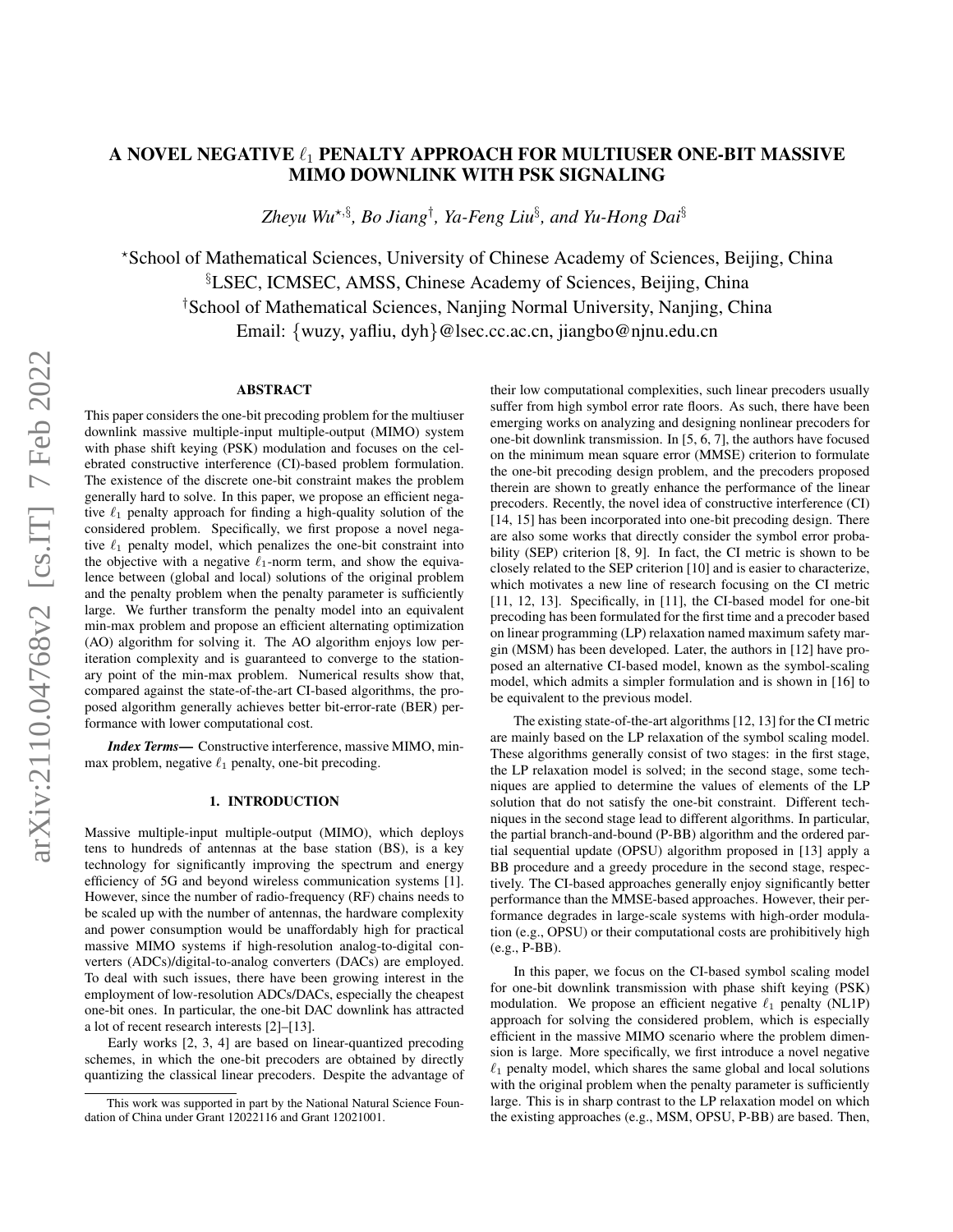

<span id="page-1-0"></span>Fig. 1. An illustration of the CI formulation for 8-PSK.

we transform the penalty model into an equivalent min-max problem. By taking care of its special structure, we propose an efficient alternating optimization (AO) algorithm for solving the reformulated min-max problem, where at each iteration only two matrixvector multiplications and one projection onto the simplex need to be computed, making it particularly suitable for solving large-scale problems. We also establish the global convergence of the AO algorithm. Simulation results show that our proposed algorithm achieves a better tradeoff between the bit-error-rate (BER) performance and the computational efficiency than the state-of-the-art CI-based algorithms.

## 2. PROBLEM FORMULATION

#### 2.1. System Model

Consider a downlink multiuser massive MIMO system in which a BS equipped with  $N_t$  antennas transmits signals to  $K$  single-antenna users simultaneously. The received signal vector  $y \in \mathbb{R}^{K \times 1}$  is given by

$$
\mathbf{y} = \mathbf{H}\mathbf{x}_T + \mathbf{n},
$$

where  $\mathbf{H} = [\mathbf{h}_1, \dots, \mathbf{h}_K]^T \in \mathbb{C}^{K \times N_t}$  is the flat-fading channel matrix between the BS and the users,  $x_T$  is the transmitted signal, and  $\mathbf{n} \sim \mathcal{CN}(\mathbf{0}, \sigma^2 \mathbf{I})$  is the additive white Gaussian noise.

We consider the scenario where one-bit DACs are employed at the BS. In this case, each element of  $x_T$  is drawn from a discrete set consisting of only four symbols. In particular,  $x_T \in$  $\left\{\pm\frac{1}{\sqrt{2N_t}}\pm\frac{1}{\sqrt{2N_t}}j\right\}^{N_t}$ , where j is the imaginary unit (satisfying  $j^2 = -1$ ) and  $\mathbf{x}_T$  is normalized to be of unit norm. In this paper, we restrict our attention to PSK modulation, that is, all elements of the intended data symbol vector  $\mathbf{s} = [s_1, \dots, s_K]^\mathsf{T}$  for the users are drawn from a unit-norm  $M$ -PSK modulation. Our goal here is to design the transmitted signal  $x_T$  such that the SEP is as low as possible.

#### 2.2. Problem Formulation

We adopt the CI-based symbol scaling model to formulate our interested problem as in [\[12,](#page-4-14) [13\]](#page-4-2). The main idea is to maximize the minimum distance from all received noise-free signals to their corresponding decision boundaries. Taking 8-PSK modulation as an example and assuming the intended data symbol for user k is  $s_k =$  $e^{j\pi/4}$ , we illustrate in Fig. [1](#page-1-0) how to characterize the distance from the noise-free received signal  $\hat{y}_k$  (corresponding to  $\overrightarrow{OY}$ ) to its decision boundary. In particular, we decompose  $\hat{y}_k$  along  $s_k^A$  and  $s_k^B$ , which are the unit vectors parallel to the two decision boundaries of  $s_k$ , as

$$
\hat{y}_k = \alpha_k^A s_k^A + \alpha_k^B s_k^B.
$$

Note that  $\theta = \frac{2\pi}{M}$  is a constant when the constellation level M is given, and thus the distance min  $\left\{ |\overrightarrow{YD}|, |\overrightarrow{YC}| \right\}$  is only determined by  $\min\left\{\alpha_k^A, \alpha_k^B\right\}$ , which leads to the following model for CI-based one-bit precoding design [\[12,](#page-4-14) [13\]](#page-4-2):

$$
\max_{\mathbf{x}_T} \min_{k \in \{1, 2, ..., K\}} \left\{ \alpha_k^A, \alpha_k^B \right\}
$$
  
(P<sub>0</sub>) s.t.  $\mathbf{h}_k^{\mathsf{T}} \mathbf{x}_T = \alpha_k^A s_k^A + \alpha_k^B s_k^B, \quad k = 1, 2, ..., K,$  (1a)  
 $\mathbf{x}_T(i) \in \{\pm 1 \pm j\}, \quad i = 1, 2, ..., N_t,$  (1b)

where we remove the problem-dependent quantity  $\frac{1}{\sqrt{2N_t}}$  from the constraint on  $x_T$  and incorporate it into **H**. Since  $\alpha_k^A$  and  $\alpha_k^B$  are both real numbers, we can express  $[\alpha_k^A, \alpha_k^B]^\mathsf{T}$  explicitly as a function of  $\mathbf{h}_k$ ,  $s_k$ , and  $\mathbf{x} = [\mathcal{R}(\mathbf{x}_T)^{\mathsf{T}}, \mathcal{I}(\mathbf{x}_T)^{\mathsf{T}}]^{\mathsf{T}}$  by rewriting the complexvalued constraints [\(1a\)](#page-1-1) into the real-valued form. Moreover, the original maximization problem can be converted into a minimization problem (by adding a negative sign in the objective). Then we arrive at the following compact form:

<span id="page-1-2"></span><span id="page-1-1"></span>
$$
\min_{\mathbf{x}} \max_{l \in \{1, 2, ..., 2K\}} \alpha_l
$$
\n
$$
\text{s.t. } \mathbf{\Lambda} = \mathbf{A}\mathbf{x},
$$
\n
$$
\mathbf{x}(i) \in \{-1, 1\}, \ i = 1, 2, ..., 2N_t,
$$
\n
$$
\sum_{l=1}^{n} \alpha_l \mathbf{x}(l) \mathbf{x}(l) \mathbf{x}(l) \mathbf{x}(l) \mathbf{x}(l) \mathbf{x}(l)
$$
\n
$$
\sum_{l=1}^{n} \alpha_l \mathbf{x}(l) \mathbf{x}(l) \mathbf{x}(l) \mathbf{x}(l)
$$
\n
$$
\sum_{l=1}^{n} \alpha_l \mathbf{x}(l) \mathbf{x}(l) \mathbf{x}(l)
$$
\n
$$
\sum_{l=1}^{n} \alpha_l \mathbf{x}(l) \mathbf{x}(l) \mathbf{x}(l)
$$
\n
$$
\sum_{l=1}^{n} \alpha_l \mathbf{x}(l) \mathbf{x}(l)
$$
\n
$$
\sum_{l=1}^{n} \alpha_l \mathbf{x}(l) \mathbf{x}(l)
$$
\n
$$
\sum_{l=1}^{n} \alpha_l \mathbf{x}(l)
$$
\n
$$
\sum_{l=1}^{n} \alpha_l \mathbf{x}(l)
$$
\n
$$
\sum_{l=1}^{n} \alpha_l \mathbf{x}(l)
$$
\n
$$
\sum_{l=1}^{n} \alpha_l \mathbf{x}(l)
$$
\n
$$
\sum_{l=1}^{n} \alpha_l \mathbf{x}(l)
$$
\n
$$
\sum_{l=1}^{n} \alpha_l \mathbf{x}(l)
$$
\n
$$
\sum_{l=1}^{n} \alpha_l \mathbf{x}(l)
$$
\n
$$
\sum_{l=1}^{n} \alpha_l \mathbf{x}(l)
$$
\n
$$
\sum_{l=1}^{n} \alpha_l \mathbf{x}(l)
$$
\n
$$
\sum_{l=1}^{n} \alpha_l \mathbf{x}(l)
$$
\n
$$
\sum_{l=1}^{n} \alpha_l \mathbf{x}(l)
$$
\n
$$
\sum_{l=1}^{n} \alpha_l \mathbf{x}(l)
$$
\n
$$
\sum_{l=1}^{n} \alpha_l \mathbf{x}(l)
$$
\n
$$
\sum_{l=1}^{n} \alpha_l \mathbf{x}(l
$$

.

where  $\mathbf{\Lambda} = -\left[ \alpha_1^A, \alpha_1^B, \alpha_2^A, \alpha_2^B, \dots, \alpha_K^A, \alpha_K^B \right]^\mathsf{T} \triangleq \left[ \alpha_1, \alpha_2, \dots, \alpha_{2K} \right]^\mathsf{T} \in$  $\mathbb{R}^{2K}$  and  $\mathbf{A} = -\left[\mathbf{V}_1^{\mathsf{T}}, \mathbf{V}_2^{\mathsf{T}}, \ldots, \mathbf{V}_K^{\mathsf{T}}\right]^{\mathsf{T}} \in \mathbb{R}^{2K \times 2N_t}$  with

$$
\mathbf{V}_k = \frac{\begin{bmatrix} \mathcal{I}(s_k^B) & -\mathcal{R}(s_k^B) \\ -\mathcal{I}(s_k^A) & \mathcal{R}(s_k^A) \end{bmatrix} \begin{bmatrix} \mathcal{R}(\mathbf{h}_k^{\mathsf{T}}) & -\mathcal{I}(\mathbf{h}_k^{\mathsf{T}}) \\ \mathcal{I}(\mathbf{h}_k^{\mathsf{T}}) & \mathcal{R}(\mathbf{h}_k^{\mathsf{T}}) \end{bmatrix}}{\mathcal{R}(s_k^A) \mathcal{I}(s_k^B) - \mathcal{I}(s_k^A) \mathcal{R}(s_k^B)}
$$

See [\[12,](#page-4-14) [13\]](#page-4-2) for detailed derivations.

The constraint  $\Lambda = Ax$  in problem [\(2\)](#page-1-2) can be further substituted into the objective, which leads to the following form:

$$
\text{(P)} \qquad \min_{\mathbf{x} \in \{-1,1\}^n} \max_{l \in \{1,2,\dots,m\}} \mathbf{a}_l^{\mathsf{T}} \mathbf{x},
$$

where  $n = 2N_t$ ,  $m = 2K$ , and  $\mathbf{a}_l^{\mathsf{T}}$  is the *l*-th row of **A**. In the following, we shall design algorithms based on the compact form (P), which appears to be easier to handle than the form  $(P_0)$ .

#### 3. PROPOSED NEGATIVE  $\ell_1$  PENALTY APPROACH

Solving problems with a non-smooth objective and discrete constraints like (P) is generally challenging. In addition, the considered massive MIMO scenario leads to large-scale problems, which places high demand on the efficiency of the algorithm. In this section, we propose an efficient negative  $\ell_1$  penalty approach for finding a highquality solution of problem (P).

## 3.1. Exact Penalty Model for Problem (P)

To deal with the discrete one-bit constraint in (P), we resort to the penalty technique. More specifically, we transform problem (P) into the following negative  $\ell_1$  $\ell_1$  penalty model<sup>1</sup>:

$$
(\mathbf{P}_{\lambda}) \qquad \min_{\mathbf{x} \in [-1,1]^n} \max_{l \in \{1,2,\ldots,m\}} \mathbf{a}_l^{\mathsf{T}} \mathbf{x} - \lambda \|\mathbf{x}\|_1,
$$

<span id="page-1-3"></span> $<sup>1</sup>A$  closely related work [\[8\]](#page-4-10) considers to first smooth the objective in (P)</sup> and then apply the negative square penalty, i.e.,  $-||\mathbf{x}||_2^2$ , to the smoothed problem. In contrast, our proposed penalty model deals with the original non-smooth objective, in which case the exact penalty property (see Theorem [1](#page-2-0) further ahead) does not hold for the negative square penalty, and thus the non-smooth negative  $\ell_1$  penalty is adopted in this paper.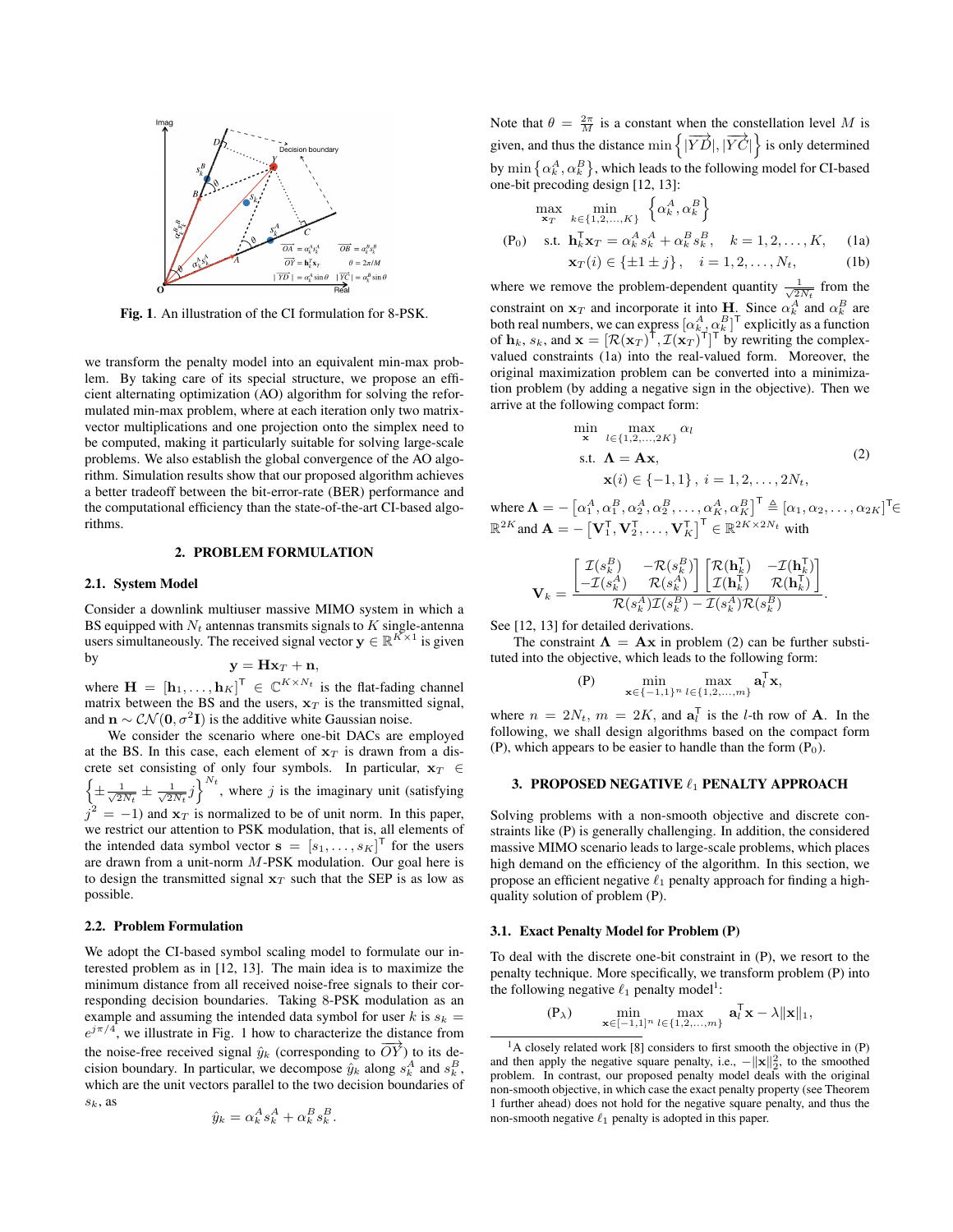in which the discrete constraint is relaxed and a negative  $\ell_1$ -norm term is included in the objective to encourage large magnitude of  ${x_i}$ . We establish the equivalence between the penalty problem  $(P_{\lambda})$  and the original problem (P) in the following theorem, whose proof can be found in [\[17\]](#page-4-16) and [\[18\]](#page-4-17).

<span id="page-2-0"></span>**Theorem 1 (Exactness of Penalty Model (P<sub>λ</sub>))** *If the penalty parameter*  $\lambda$  *in* ( $P_\lambda$ ) satisfies  $\lambda > \max_l ||a_l||_\infty$ , then the following *results hold:*

- *(1) Any optimal solution of*  $(P_\lambda)$  *is also an optimal solution of (P), and vice versa.*
- *(2) Any local minimizer of*  $(P_\lambda)$  *is a feasible point of*  $(P)$ *; on the other hand, any feasible point of (P) is also a local minimizer*  $of (P_\lambda)$ .

The above theorem reveals that problem  $(P_{\lambda})$  is an exact reformulation of problem (P) in the sense that the two problems share the same global and local solutions. This motivates us to solve the discrete problem (P) by solving the continuous problem  $(P_{\lambda})$ .

## 3.2. Min-Max Reformulation of the Penalty Model

Problem  $(P_{\lambda})$  is still challenging to solve due to its non-smooth and non-convex objective. To tackle it, we introduce an auxiliary variable  $y \in \Delta \triangleq \{y \in \mathbb{R}^m \mid \mathbf{1}^\mathsf{T} y = 1, y \geq 0\}$ , where 1 denotes the all-one vector, to reformulate problem  $(P_{\lambda})$  as the following minmax problem:

$$
(\widehat{\mathbf{P}}_{\lambda}) \quad \min_{\mathbf{x} \in [-1,1]^n} \max_{\mathbf{y} \in \Delta} \mathbf{y}^{\mathsf{T}} \mathbf{A} \mathbf{x} - \lambda \|\mathbf{x}\|_1.
$$

It is shown in [\[19\]](#page-4-18) that the two problems  $(P_\lambda)$  and  $(\widehat{P}_\lambda)$  are equivalent. In particular, an optimal solution (stationary point) of one problem can be easily constructed given an optimal solution (stationary point) of the other problem. In the following, we design an efficient algorithm for problem  $(\widehat{P}_{\lambda})$  by exploiting its special structure.

# 3.3. Alternating Optimization Algorithm for  $(\hat{P}_{\lambda})$

Note that if the variable y in problem  $(\widehat{P}_{\lambda})$  is fixed, then the objective is separable in  $x$ . Based on this, we consider to update  $x$  and  $y$  in an alternating fashion.

Our proposed algorithm can be regarded as an extension of the algorithms proposed in [\[19\]](#page-4-18) and [\[20\]](#page-4-19), which are designed for smooth min-max problems and thus cannot be applied directly to our interested problem  $(\widehat{P}_{\lambda})$ . Similar to [\[19\]](#page-4-18) and [\[20\]](#page-4-19), we consider a perturbed function:

$$
f(\mathbf{x}, \mathbf{y}) = \mathbf{y}^{\mathsf{T}} \mathbf{A} \mathbf{x} - \lambda ||\mathbf{x}||_1 - \frac{c_k}{2} ||\mathbf{y}||_2^2,
$$

where the perturbed term is introduced to make  $f(\mathbf{x}, \mathbf{y})$  strongly concave in y. It is shown in [\[19\]](#page-4-18) and [\[20\]](#page-4-19) that the perturbed term is important for the convergence of the corresponding algorithms. At each iteration, our proposed algorithm performs the following updates:

$$
\mathbf{x}_{k+1} \in \arg\min_{\mathbf{x} \in [-1,1]^n} \mathbf{y}_k^{\mathsf{T}} \mathbf{A} \mathbf{x} - \lambda \|\mathbf{x}\|_1 + \frac{\tau_k}{2} \|\mathbf{x} - \mathbf{x}_k\|_2^2, \quad \text{(3a)}
$$

$$
\mathbf{y}_{k+1} = \text{Proj}_{\Delta} \left( \mathbf{y}_k + \rho_k \mathbf{A} \mathbf{x}_{k+1} - \rho_k c_k \mathbf{y}_k \right), \tag{3b}
$$

where  $\rho_k \geq 0, \tau_k \geq 0$ , and  $c_k \geq 0$  are the parameters that need to be selected carefully (and the choices of these parameters will be specified later in Theorem [2\)](#page-2-1). Since the above algorithm updates x and y alternately, we name it as the alternating optimization (AO) algorithm.

The update of variable  $x$  is a normal step which minimizes the current objective plus a regularization term. It is easy to check that the x-subproblem [\(3a\)](#page-2-2) admits a closed-form solution as

<span id="page-2-5"></span>
$$
\mathbf{x}_{k+1}(i) = \text{sgn}(a_k^i) \min \left\{ |a_k^i| + \frac{\lambda}{\tau_k}, 1 \right\}, \ i = 1, 2, \dots, n, \quad (4)
$$

where  $a_k^i = \mathbf{x}_k(i) - \frac{\mathbf{A}_i^{\mathrm{T}} \mathbf{y}_k}{\tau_k}$ ,  $\mathbf{A}_i$  denotes the *i*-th column of  $\mathbf{A}$ , and  $sgn(\cdot)$  returns the sign of the corresponding real number. The update of variable y is a projection gradient step for the perturbed function. The solution of the y-subproblem [\(3b\)](#page-2-3) involves only one matrixvector multiplication and one projection onto the simplex, which has a very fast implementation [\[21\]](#page-4-20). Therefore, the proposed AO algorithm enables us to solve problem  $(\widehat{P}_{\lambda})$  very efficiently. We summarize the AO algorithm for solving problem  $(\widehat{P}_{\lambda})$  in Algorithm [1.](#page-2-4)

<span id="page-2-4"></span>

| <b>Algorithm 1</b> Proposed AO Algorithm for Solving Problem $(P_{\lambda})$               |  |
|--------------------------------------------------------------------------------------------|--|
| Step 1 Input $\mathbf{x}_0, \mathbf{y}_0, \{\tau_k\}, \{\rho_k\}, \{c_k\}$ ; set $k = 1$ . |  |
| Step 2 Alternately update $x_k$ and $y_k$ as in (4) and (3b).                              |  |
| Step 3 If some stopping criterion is satisfied, stop; otherwise, set                       |  |
| $k = k + 1$ , go to Step 2.                                                                |  |

Next we present the convergence results of the proposed AO Algorithm (and its proof is provided in [\[18\]](#page-4-17)). In particular, the following theorem shows that when the penalty parameter  $\lambda$  is sufficiently large and the algorithm parameters are properly selected, every limit point  $\hat{x}$  of the sequence generated by Algorithm [1](#page-2-4) is a local minimizer of problem  $(P_{\lambda})$ , and more importantly, it satisfies the one-bit constraint. This desirable property is a combination of nice properties of the penalty model  $(P_{\lambda})$  and Algorithm [1.](#page-2-4)

<span id="page-2-1"></span>**Theorem 2** Let  $\{(\mathbf{x}_k, \mathbf{y}_k)\}\$  be the sequence generated by Algo*rithm 1* with  $\rho_k = \rho$ ,  $c_k = \frac{\beta_1}{k^{\gamma}}$ , and  $\tau_k = \frac{16\beta_2 ||A||_2^2}{\rho c_k^2} + \beta_3$ , where  $0 < \rho \leq \frac{1}{\beta_1}, 0 < \gamma \leq 0.5, \beta_1 > 0, \beta_2 > 1, \text{ and } \beta_3 \geq \rho \|\mathbf{A}\|_2^2.$ *Then every limit point*  $(\hat{\mathbf{x}}, \hat{\mathbf{y}})$  *of*  $\{(\mathbf{x}_k, \mathbf{y}_k)\}$  *is a stationary point of problem*  $(\hat{P}_\lambda)$ . Moreover, if  $\lambda > \max_l ||\mathbf{a}_l||_\infty$ ,  $\hat{\mathbf{x}}$  *is a local minimizer of problem (P*λ*) and satisfies the one-bit constraint.*

#### 3.4. Negative  $\ell_1$  Penalty Approach for Problem (P)

Theorems [1](#page-2-0) and [2](#page-2-1) inspire us to find a high-quality solution of prob-lem (P) by applying Algorithm [1](#page-2-4) to solve problem  $(\hat{P}_{\lambda})$  (equivalent to problem  $(P_{\lambda})$ ) with a sufficiently large penalty parameter  $\lambda$ . To further improve the numerical performance, we employ the homotopy/continuation technique [\[22,](#page-4-21) [23\]](#page-4-22), i.e., we initialize the penalty parameter with a small value at the beginning, then gradually increase it and trace the solution path of the corresponding penalty problems, until the penalty parameter is sufficiently large and a onebit solution is obtained. We name the whole procedure for solving problem (P) as the negative  $\ell_1$  penalty (NL1P) approach and summarize it as follows.

<span id="page-2-6"></span><span id="page-2-3"></span><span id="page-2-2"></span>

| <b>Algorithm 2</b> Proposed NL1P Approach for Solving Problem (P)                                                                                           |
|-------------------------------------------------------------------------------------------------------------------------------------------------------------|
| Step 1 Input $\lambda^{(0)}, \delta > 1$ , $\mathbf{x}^{(0)}$ ; set $t = 1$ .                                                                               |
| Step 2 Apply Algorithm 1 to solve problem $(P_{\lambda})$ with parameter                                                                                    |
| $\lambda = \lambda^{(t-1)}$ and initial point $\mathbf{x}^{(t-1)}$ ; let the solution be $\mathbf{x}^{(t)}$ .                                               |
|                                                                                                                                                             |
| Step 3 Stop if $\mathbf{x}^{(t)}$ satisfies the one-bit constraint; otherwise, set $\lambda^{(t)} = \delta \lambda^{(t-1)}$ and $t = t + 1$ , go to Step 2. |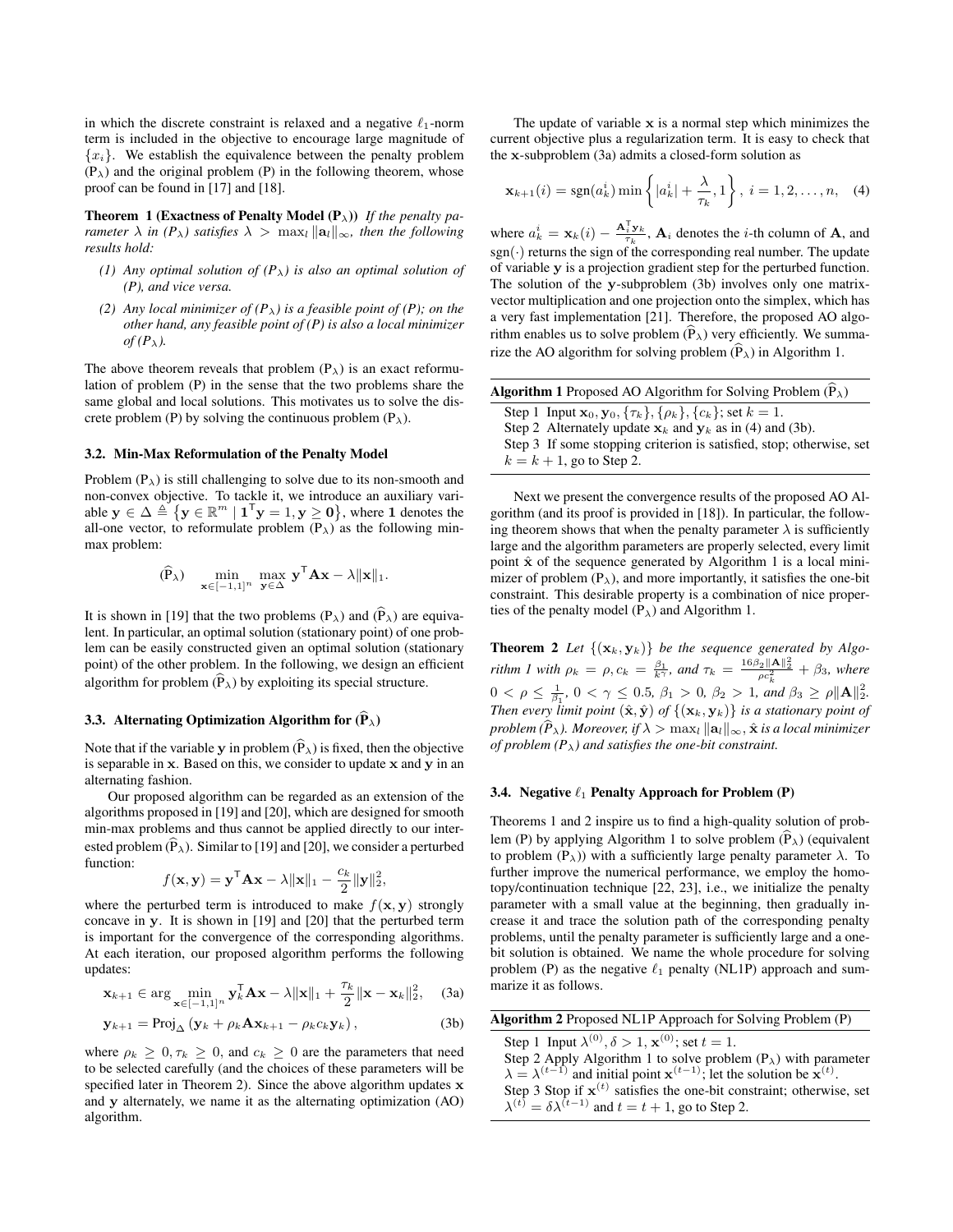

<span id="page-3-0"></span>Fig. 2. BER performance versus SNR, where  $(K, N_t, M)$  = (32, 128, 8).

# 4. SIMULATION RESULTS

In this section, we present simulation results to show both the effectiveness and the efficiency of our proposed NL1P approach. We consider multiuser massive MIMO systems where the BS is equipped with hundreds of antennas. The transmission block length is set to be  $L = 10$  and the SNR is defined as  $\frac{1}{\sigma^2}$ , where the unit transmit power is assumed. The channel matrix  $H$  is composed of independent and identically distributed Gaussian random variables with zero mean and unit variance. All the results are obtained with Monte Carlo simulations of 1000 independent channel realizations.

The parameters used in our algorithms are as follows. In Algo-rithm [2,](#page-2-6) the initial point is chosen as  $\mathbf{x}^{(0)} = \mathbf{0}$ ; the penalty parameter is initialized as  $\lambda^{(0)} = \frac{0.001M}{8}$  and increased by a factor of  $\delta = 5$  at each iteration. In Algorithm [1,](#page-2-4) we set the initial point of **y** as  $y_0 = \frac{1}{2K}$  **1**, and the other parameters as  $\rho_k = \rho = \frac{0.2}{\|\mathbf{A}\|_2}$ ,  $c_k = \frac{0.01}{\rho k^{0.05}}$ , and  $\tau_k = \frac{2 \log_2 N_t + 1}{10}$  $\tau_k = \frac{2 \log_2 N_t + 1}{10}$  $\tau_k = \frac{2 \log_2 N_t + 1}{10}$  mean (|A|)  $k^{0.1}$ . We terminate Algorithm 1 for solving the subproblem  $(P_{\lambda})$  in Algorithm [2](#page-2-6) when its iteration number is more than 500 or when the distance of its successive iterates is less than  $10^{-3}$ .

We compare the proposed NL1P approach with the following algorithms: zero-forcing (ZF) with infinite-resolution DACs, termed as 'Inf-Bit ZF', which serves as the performance limit of all onebit precoders; ZF followed by one-bit quantization [\[2\]](#page-4-1), termed as '1-Bit ZF'; SQUID [\[5\]](#page-4-5) which is an algorithm based on the MMSE metric, termed as 'MMSE 1-Bit SQUID'; the MSM precoder [\[11\]](#page-4-13) based on the CI metric obtained by quantizing the LP relaxation solution, termed as 'CI 1-Bit MSM'; OPSU and P-BB [\[13\]](#page-4-2) based on the CI metric, termed as 'CI 1-Bit OPSU' and 'CI 1-Bit P-BB', respectively.

In Figs. [2](#page-3-0) and [3,](#page-3-1) we present the BER results for different mas-sive MIMO systems. Specifically, in Fig. [2](#page-3-0) we consider a  $32 \times 128$ system with 8-PSK modulation and in Fig. [3](#page-3-1) we consider a  $16 \times 128$ system with 16-PSK modulation. The P-BB approach is not included in Fig. [2](#page-3-0) due to its prohibitively high complexity. As shown in the figures, the one-bit ZF precoder suffers a severe BER floor due to its coarse one-bit quantization, while all of the nonlinear approaches exhibit significantly better BER performance. Nevertheless, the MMSE-based SQUID approach and the CI-based MSM approach also saturate early in the high SNR regime. Of the precoders that offer satisfactory performance, the proposed approach exhibits better error-rate performance than the state-of-the-art OPSU precoder. In particular, we can observe an SNR gain up to nearly 6dB and 2.5dB in Fig. [2](#page-3-0) and Fig. [3](#page-3-1) respectively when the BER



Fig. 3. BER performance versus SNR, where  $(K, N_t, M)$  = (16, 128, 16).

<span id="page-3-1"></span>

<span id="page-3-2"></span>Fig. 4. CPU time versus the number of users, where  $N_t = 256$ ,  $M = 8$ , and SNR= 20.

is  $10^{-4}$ ; as the BER becomes lower, the performance gain in terms of the SNR also becomes larger. The P-BB algorithm, though with slightly better performance than our proposed algorithm, is much more computationally inefficient, as will be demonstrated in Fig. [4.](#page-3-2)

In Fig. [4,](#page-3-2) we evaluate the efficiency of the compared algorithms by reporting their CPU time. Among all the compared CI-based precoders, our proposed approach is the most efficient. More specifically, the computational costs of the MSM precoder and the OPSU precoder increase rapidly with the scale of the system, while that of our proposed approach grows much slower. This is because both of the MSM and OPSU algorithms solve the LP relaxation model via the interior-point method, whose complexity is high when the problem dimension is large, while the proposed NL1P approach solves the penalty model  $(P_{\lambda})$  with the AO algorithm, which enjoys low per-iteration complexity. As shown in the figure, the P-BB algorithm is much more computationally expensive than all the other methods. Its computational cost becomes prohibitively high when the number of users is large, since the complexity of the branch and bound procedure grows exponentially with respect to the number of users [\[13\]](#page-4-2). This makes the P-BB approach unsuitable for practical implementation and can only serve as a performance benchmark.

From the simulation results, we can conclude that our proposed NL1P approach achieves a better tradeoff between the BER performance and the computational efficiency than the state-of-the-art CIbased algorithms. The good BER performance is mainly attributed to the exactness of the negative  $\ell_1$  penalty model and the high computational efficiency is due to the efficiency of the AO algorithm for solving the penalty model  $(P_{\lambda})$  in the proposed NL1P approach.